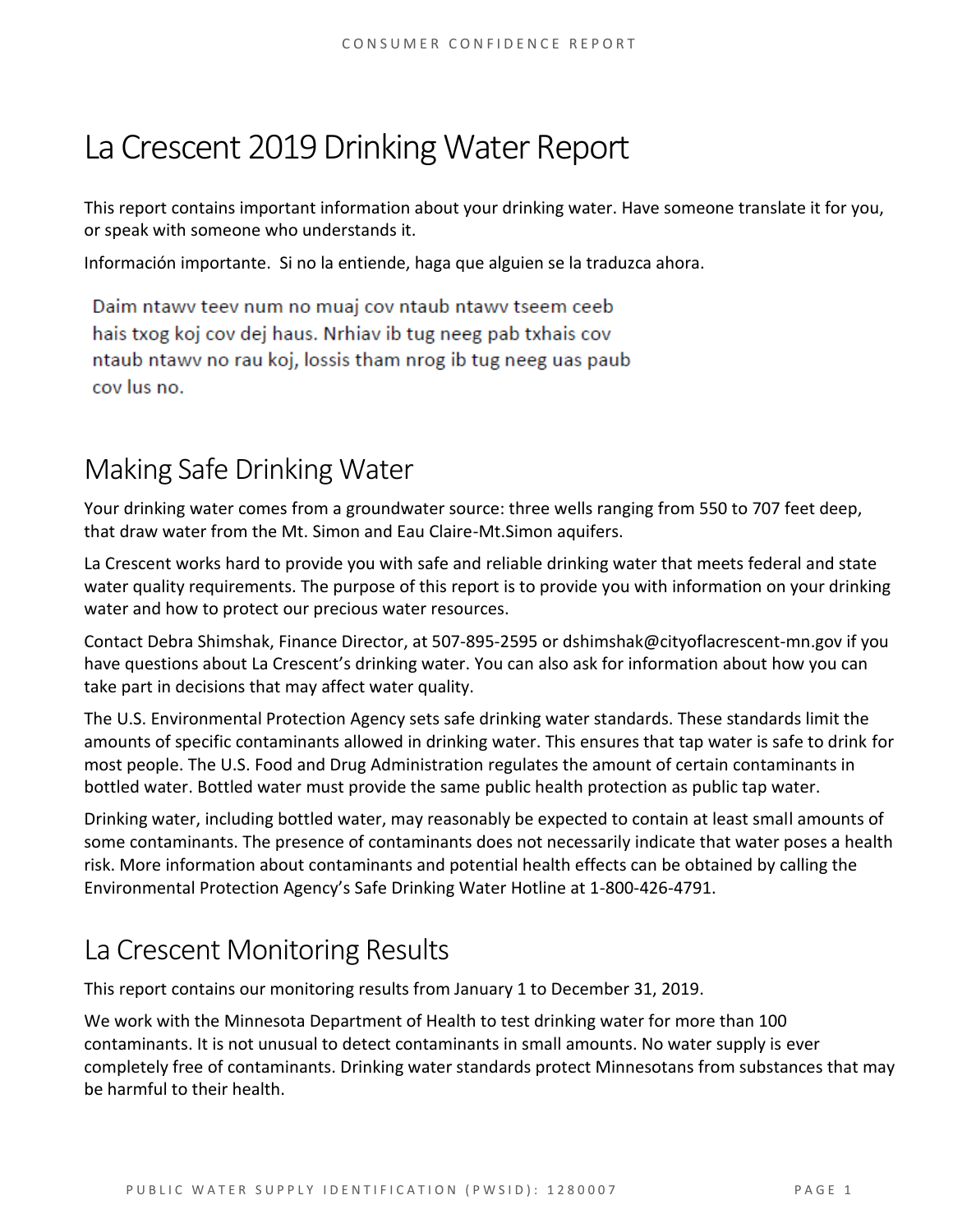Learn more by visiting the Minnesota Department of Health's webpage [Basics of Monitoring and testing of](https://www.health.state.mn.us/communities/environment/water/factsheet/sampling.html)  [Drinking Water in Minnesota](https://www.health.state.mn.us/communities/environment/water/factsheet/sampling.html) 

[\(https://www.health.state.mn.us/communities/environment/water/factsheet/sampling.html\).](https://www.health.state.mn.us/communities/environment/water/factsheet/sampling.html)

#### **How to Read the Water Quality Data Tables**

The tables below show the contaminants we found last year or the most recent time we sampled for that contaminant. They also show the levels of those contaminants and the Environmental Protection Agency's limits. Substances that we tested for but did not find are not included in the tables.

We sample for some contaminants less than once a year because their levels in water are not expected to change from year to year. If we found any of these contaminants the last time we sampled for them, we included them in the tables below with the detection date.

We may have done additional monitoring for contaminants that are not included in the Safe Drinking Water Act. To request a copy of these results, call the Minnesota Department of Health at 651-201-4700 or 1-800-818-9318 between 8:00 a.m. and 4:30 p.m., Monday through Friday.

#### **Definitions**

- **EXECT AL (Action Level):** The concentration of a contaminant which, if exceeded, triggers treatment or other requirements which a water system must follow.
- **EPA:** Environmental Protection Agency
- **MCL (Maximum contaminant level)**: The highest level of a contaminant that is allowed in drinking water. MCLs are set as close to the MCLGs as feasible using the best available treatment technology.
- **MCLG (Maximum contaminant level goal)**: The level of a contaminant in drinking water below which there is no known or expected risk to health. MCLGs allow for a margin of safety.
- **MRDL (Maximum residual disinfectant level):** The highest level of a disinfectant allowed in drinking water. There is convincing evidence that addition of a disinfectant is necessary for control of microbial contaminants.
- **MRDLG (Maximum residual disinfectant level goal)**: The level of a drinking water disinfectant below which there is no known or expected risk to health. MRDLGs do not reflect the benefits of the use of disinfectants to control microbial contaminants.
- **N/A (Not applicable)**: Does not apply.
- **ppb (parts per billion)**: One part per billion in water is like one drop in one billion drops of water, or about one drop in a swimming pool. ppb is the same as micrograms per liter ( $\mu$ g/l).
- **ppm (parts per million)**: One part per million is like one drop in one million drops of water, or about one cup in a swimming pool. ppm is the same as milligrams per liter (mg/l).
- **PWSID: Public water system identification.**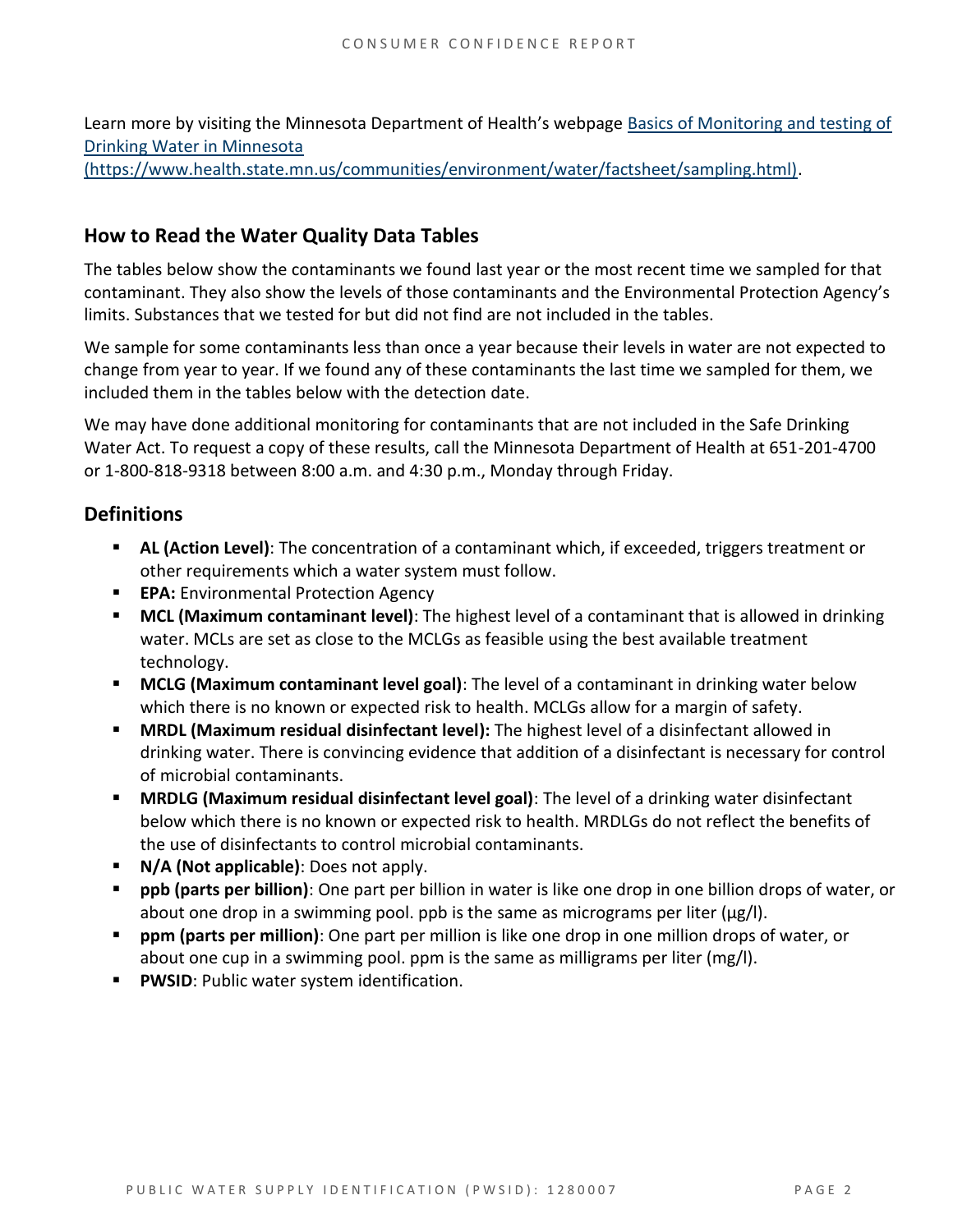### **Monitoring Results – Regulated Substances**

| LEAD AND COPPER - Tested at customer taps.                   |                                         |                                           |                                            |                                                                             |                  |                                        |  |  |
|--------------------------------------------------------------|-----------------------------------------|-------------------------------------------|--------------------------------------------|-----------------------------------------------------------------------------|------------------|----------------------------------------|--|--|
| <b>Contaminant</b> (Date, if<br>sampled in previous<br>year) | EPA's<br><b>Ideal</b><br>Goal<br>(MCLG) | EPA's<br><b>Action</b><br>Level           | 90% of<br><b>Results Were</b><br>Less Than | <b>Number</b><br><b>of</b><br><b>Homes</b><br>with<br>High<br><b>Levels</b> | <b>Violation</b> | <b>Typical Sources</b>                 |  |  |
| Lead                                                         | 0 ppb                                   | 90% of<br>homes<br>less than<br>15 ppb    | 1 ppb                                      | 0 out of<br>21                                                              | NO               | Corrosion of<br>household<br>plumbing. |  |  |
| Copper                                                       | 0 ppm                                   | 90% of<br>homes<br>less than<br>$1.3$ ppm | $0.89$ ppm                                 | 0 out of<br>21                                                              | NO               | Corrosion of<br>household<br>plumbing. |  |  |

**INORGANIC & ORGANIC CONTAMINANTS – Tested in drinking water.** 

| Contaminant<br>(Date, if sampled<br>in previous year) | EPA's<br><b>Ideal</b><br>Goal<br>(MCLG) | EPA's<br>Limit<br>(MCL) | <b>Highest</b><br>Average or<br><b>Highest</b><br><b>Single Test</b><br><b>Result</b> | Range of<br><b>Detected</b><br><b>Test Results</b> | <b>Violation</b> | <b>Typical Sources</b>                                                                                                             |
|-------------------------------------------------------|-----------------------------------------|-------------------------|---------------------------------------------------------------------------------------|----------------------------------------------------|------------------|------------------------------------------------------------------------------------------------------------------------------------|
| <b>Barium</b>                                         | 2 ppm                                   | 2 ppm                   | $0.03$ ppm                                                                            | N/A                                                | NO               | Discharge of drilling<br>wastes; Discharge from<br>metal refineries; Erosion<br>of natural deposit.                                |
| <b>Mercury</b>                                        | 2 ppb                                   | 2 ppb                   | $0.03$ ppb                                                                            | N/A                                                | NO               | Erosion of natural<br>deposits; Dis charge<br>from refineries and<br>factories; Runoff from<br>landfills; Runoff from<br>cropland. |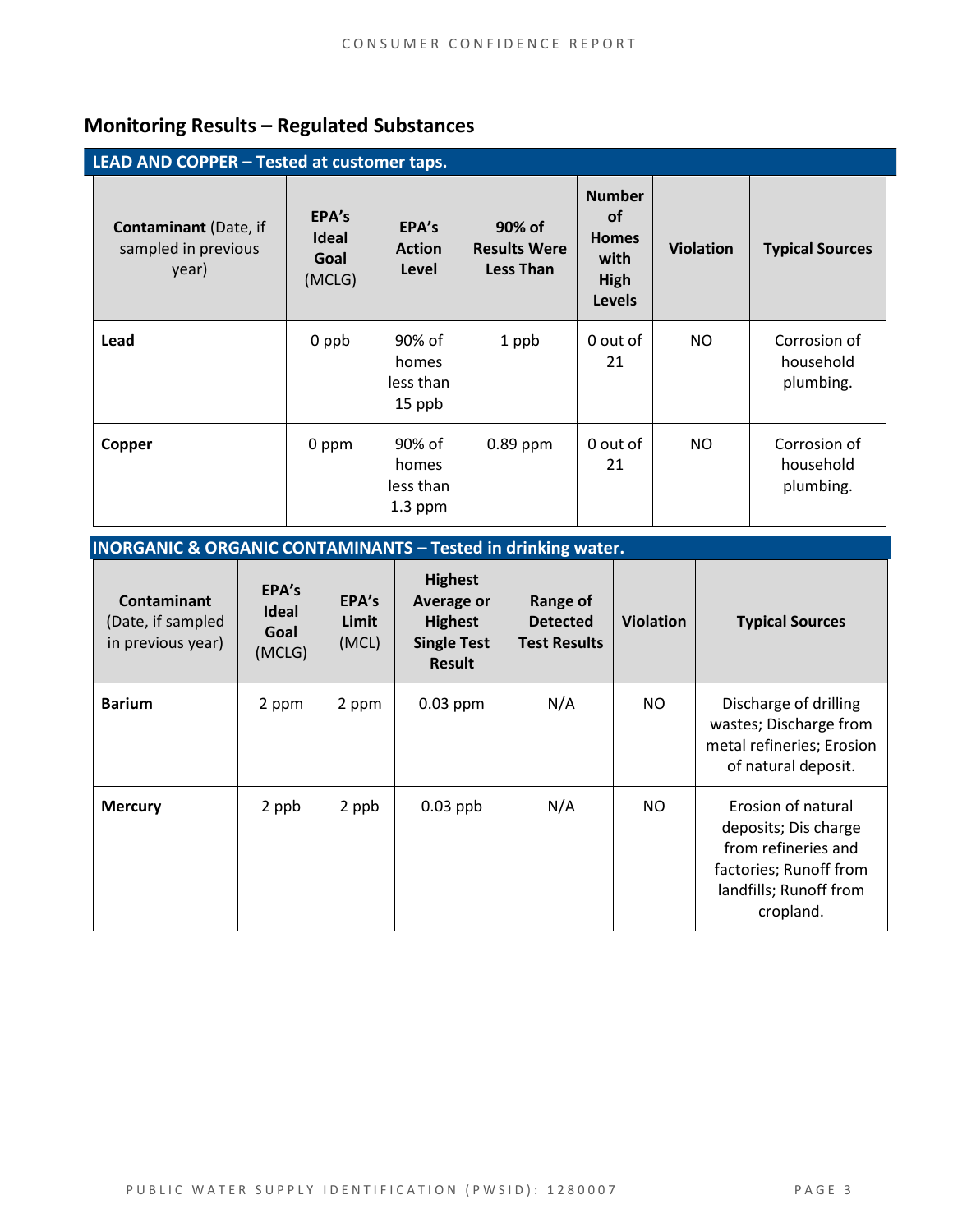| <b>CONTAMINANTS RELATED TO DISINFECTION - Tested in drinking water.</b> |  |                                               |                         |  |                                    |                                                                                              |  |                                                    |  |                  |  |                                                  |
|-------------------------------------------------------------------------|--|-----------------------------------------------|-------------------------|--|------------------------------------|----------------------------------------------------------------------------------------------|--|----------------------------------------------------|--|------------------|--|--------------------------------------------------|
| Substance (Date, if<br>sampled in previous<br>year)                     |  | <b>EPA's Ideal</b><br>Goal (MCLG<br>or MRDLG) |                         |  | EPA's<br>Limit<br>(MCL or<br>MRDL) | <b>Highest</b><br><b>Average or</b><br><b>Highest</b><br><b>Single Test</b><br><b>Result</b> |  | Range of<br><b>Detected</b><br><b>Test Results</b> |  | <b>Violation</b> |  | <b>Typical Sources</b>                           |
| <b>Total</b><br><b>Trihalomethanes</b><br>(TTHMs)                       |  | N/A                                           |                         |  | 80 ppb                             | $1.3$ ppb                                                                                    |  | N/A                                                |  | NO.              |  | By-product of<br>drinking water<br>disinfection. |
| <b>Total Chlorine</b>                                                   |  | $4.0$ ppm                                     |                         |  | $4.0$ ppm                          | $0.36$ ppm                                                                                   |  | $0.10 - 0.42$<br>ppm                               |  | N <sub>O</sub>   |  | Water additive<br>used to control<br>microbes.   |
| <b>OTHER SUBSTANCES - Tested in drinking water.</b>                     |  |                                               |                         |  |                                    |                                                                                              |  |                                                    |  |                  |  |                                                  |
| Substance (Date,<br>if sampled in<br>previous year)                     |  | EPA's<br><b>Ideal Goal</b><br>(MCLG)          | EPA's<br>Limit<br>(MCL) |  |                                    | <b>Highest</b><br><b>Average or</b><br><b>Highest Single</b><br><b>Test Result</b>           |  | Range of<br><b>Detected</b><br><b>Test Results</b> |  | <b>Violation</b> |  | <b>Typical Sources</b>                           |
| <b>Fluoride</b>                                                         |  | $4.0$ ppm                                     | 4.0 ppm                 |  |                                    | 0.69 ppm                                                                                     |  | $0.68 - 0.69$                                      |  | NO.              |  | Erosion of natural                               |

ppm

deposits; Water additive to promote strong teeth.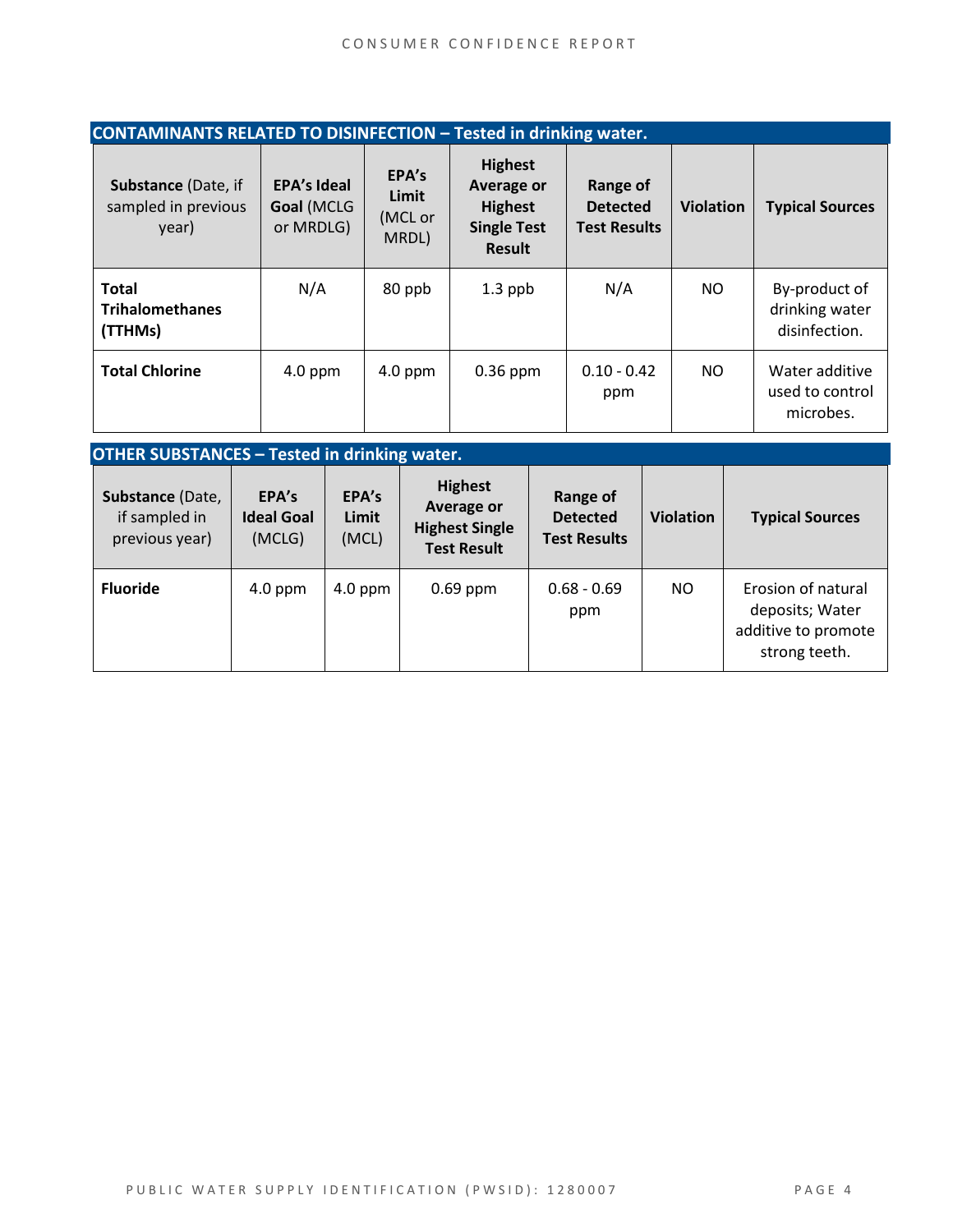#### **Monitoring Results – Unregulated Substances**

In addition to testing drinking water for contaminants regulated under the Safe Drinking Water Act, we sometimes also monitor for contaminants that are not regulated. Unregulated contaminants do not have legal limits for drinking water.

Detection alone of a regulated or unregulated contaminant should not cause concern. The meaning of a detection should be determined considering current health effects information. We are often still learning about the health effects, so this information can change over time.

The following table shows the unregulated contaminants we detected last year, as well as human-health based guidance values for comparison, where available. The comparison values are based only on potential health impacts and do not consider our ability to measure contaminants at very low concentrations or the cost and technology of prevention and/or treatment. They may be set at levels that are costly, challenging, or impossible for water systems to meet (for example, large-scale treatment technology may not exist for a given contaminant).

A person drinking water with a contaminant at or below the comparison value would be at little or no risk for harmful health effects. If the level of a contaminant is above the comparison value, people of a certain age or with special health conditions - like a fetus, infants, children, elderly, and people with impaired immunity – may need to take extra precautions. Because these contaminants are unregulated, EPA and MDH require no particular action based on detection of an unregulated contaminant. We are notifying you of the unregulated contaminants we have detected as a public education opportunity.

More information is available on MDH's A-Z List of Contaminants in Water [\(https://www.health.state.mn.us/communities/environment/water/contaminants/index.html\)](https://www.health.state.mn.us/communities/environment/water/contaminants/index.html) and Fourth [Unregulated Contaminant Monitoring Rule \(UCMR 4\)](https://www.health.state.mn.us/communities/environment/water/com/ucmr4.html)  [\(https://www.health.state.mn.us/communities/environment/water/com/ucmr4.html\).](https://www.health.state.mn.us/communities/environment/water/com/ucmr4.html)

| <b>UNREGULATED CONTAMINANTS - Tested in drinking water.</b> |                         |                                                                          |                                                 |  |  |  |  |  |
|-------------------------------------------------------------|-------------------------|--------------------------------------------------------------------------|-------------------------------------------------|--|--|--|--|--|
| Contaminant                                                 | <b>Comparison Value</b> | <b>Highest Average Result</b><br>or Highest Single Test<br><b>Result</b> | <b>Range of Detected Test</b><br><b>Results</b> |  |  |  |  |  |
| Sodium*                                                     | 20 ppm                  | $11.3$ ppm                                                               | N/A                                             |  |  |  |  |  |
| <b>Sulfate</b>                                              | 500 ppm                 | 26.6 ppm                                                                 | N/A                                             |  |  |  |  |  |

\*Note that home water softening can increase the level of sodium in your water.

#### **Some People Are More Vulnerable to Contaminants in Drinking Water**

Some people may be more vulnerable to contaminants in drinking water than the general population. Immuno-compromised persons such as persons with cancer undergoing chemotherapy, persons who have undergone organ transplants, people with HIV/AIDS or other immune system disorders, some elderly, and infants can be particularly at risk from infections. The developing fetus and therefore pregnant women may also be more vulnerable to contaminants in drinking water. These people or their caregivers should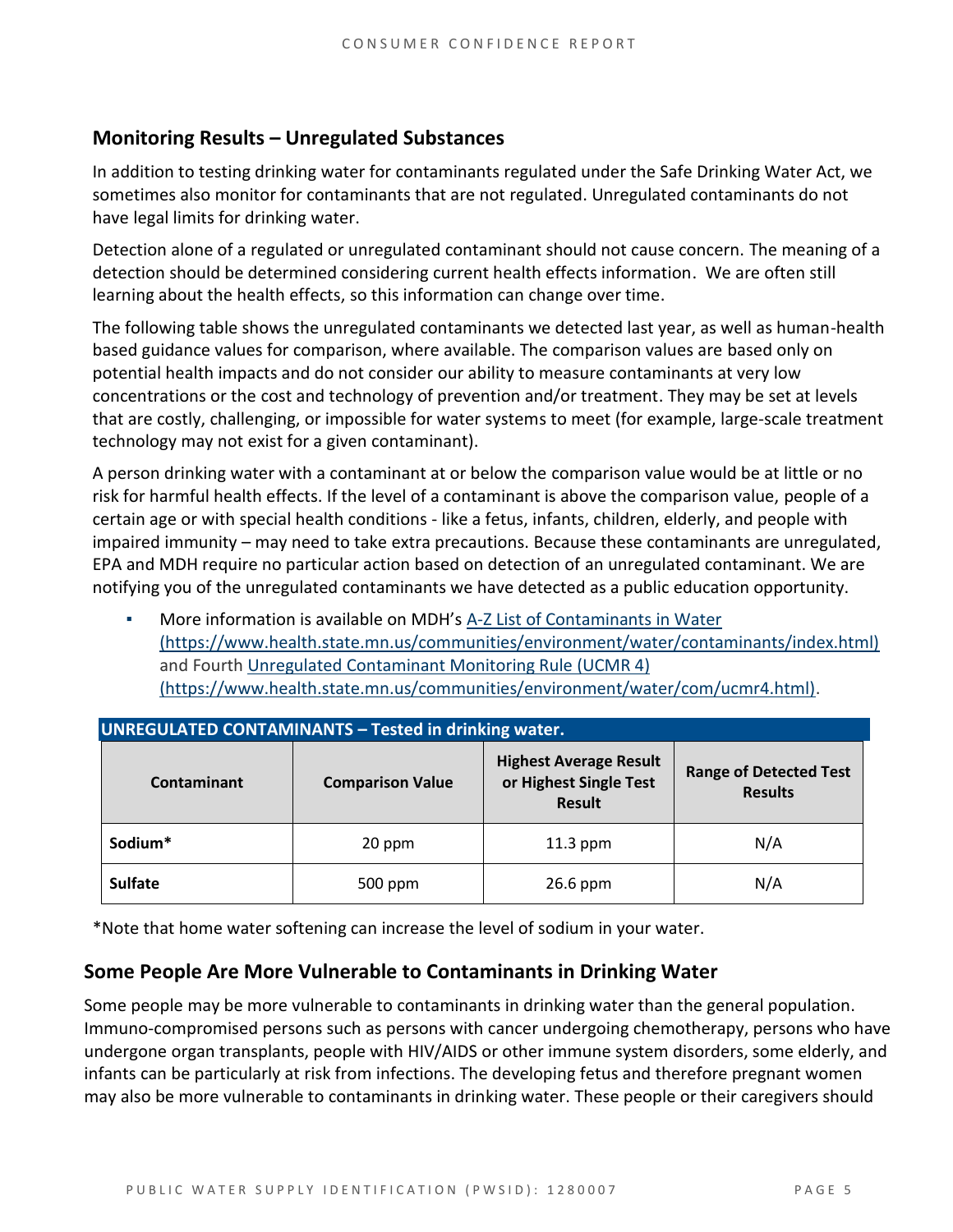seek advice about drinking water from their health care providers. EPA/Centers for Disease Control (CDC) guidelines on appropriate means to lessen the risk of infection by *Cryptosporidium* and other microbial contaminants are available from the Safe Drinking Water Hotline at 1-800-426-4791.

## Learn More about Your Drinking Water

#### **Drinking Water Sources**

Minnesota's primary drinking water sources are groundwater and surface water. Groundwater is the water found in aquifers beneath the surface of the land. Groundwater supplies 75 percent of Minnesota's drinking water. Surface water is the water in lakes, rivers, and streams above the surface of the land. Surface water supplies 25 percent of Minnesota's drinking water.

Contaminants can get in drinking water sources from the natural environment and from people's daily activities. There are five main types of contaminants in drinking water sources.

- **Microbial contaminants,** such as viruses, bacteria, and parasites. Sources include sewage treatment plants, septic systems, agricultural livestock operations, pets, and wildlife.
- **Inorganic contaminants** include salts and metals from natural sources (e.g. rock and soil), oil and gas production, mining and farming operations, urban stormwater runoff, and wastewater discharges.
- **Pesticides and herbicides** are chemicals used to reduce or kill unwanted plants and pests. Sources include agriculture, urban stormwater runoff, and commercial and residential properties.
- **Organic chemical contaminants** include synthetic and volatile organic compounds. Sources include industrial processes and petroleum production, gas stations, urban stormwater runoff, and septic systems.
- **Radioactive contaminants** such as radium, thorium, and uranium isotopes come from natural sources (e.g. radon gas from soils and rock), mining operations, and oil and gas production.

The Minnesota Department of Health provides information about your drinking water source(s) in a source water assessment, including:

- How La Crescent is protecting your drinking water source(s);
- Nearby threats to your drinking water sources;
- How easily water and pollution can move from the surface of the land into drinking water sources, based on natural geology and the way wells are constructed.

Find your source water assessment at [Source Water Assessments](https://www.health.state.mn.us/communities/environment/water/swp/swa)  [\(https://www.health.state.mn.us/communities/environment/water/swp/swa\)](https://www.health.state.mn.us/communities/environment/water/swp/swa) or call 651-201-4700 or 1- 800-818-9318 between 8:00 a.m. and 4:30 p.m., Monday through Friday.

#### **Lead in Drinking Water**

You may be in contact with lead through paint, water, dust, soil, food, hobbies, or your job. Coming in contact with lead can cause serious health problems for everyone. There is no safe level of lead. Babies, children under six years, and pregnant women are at the highest risk.